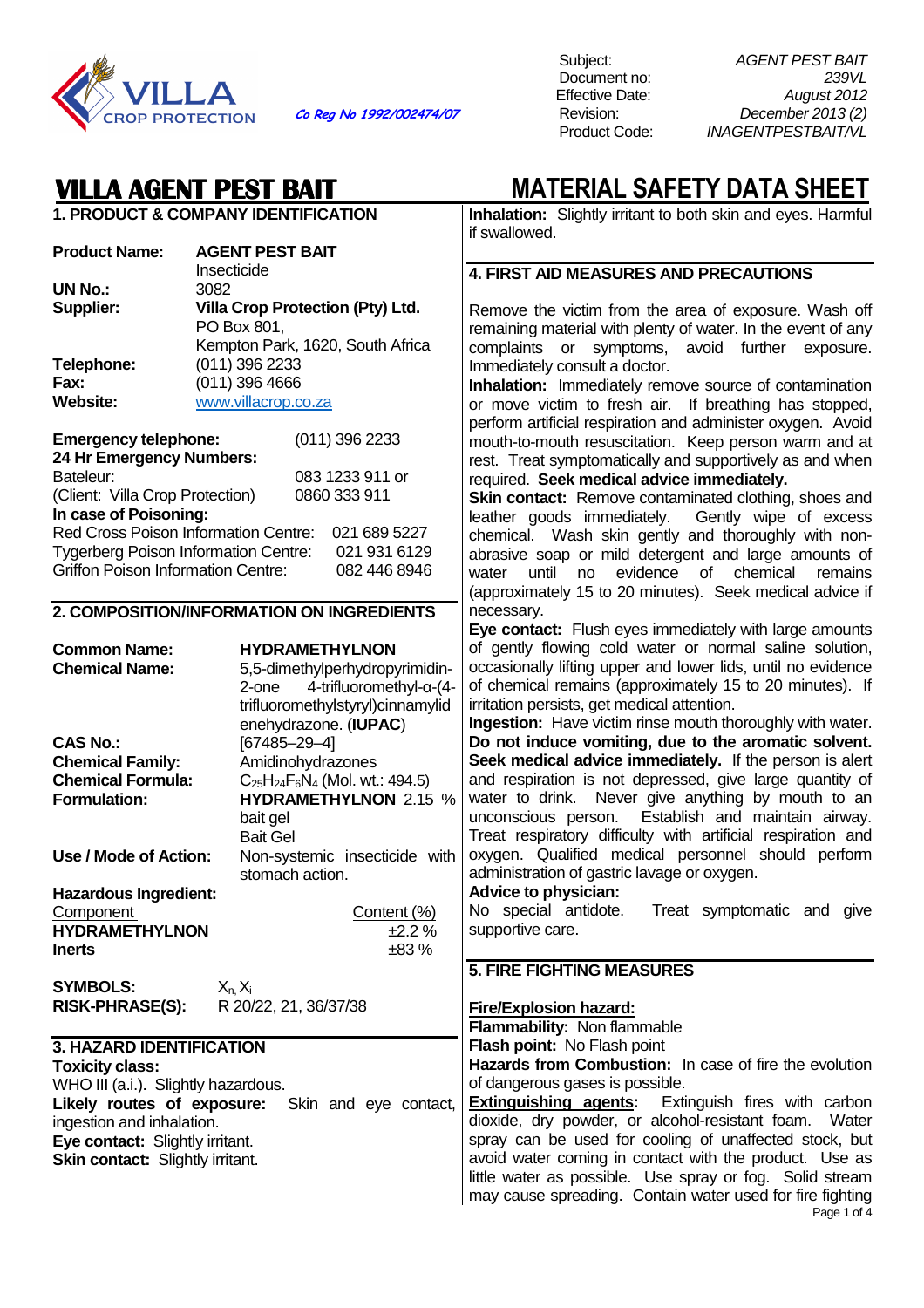

### **VILLA AGENT PEST BAIT MATERIAL SAFETY DATA SHEET**

| for later disposal. Avoid the accumulation of polluted run-<br>off from the site.                                | Do not handle broken packages without protective<br>equipment. Wash hands before eating, drinking, chewing     |
|------------------------------------------------------------------------------------------------------------------|----------------------------------------------------------------------------------------------------------------|
| Firefighting: Remove spectators from surrounding area.                                                           | gum, smoking, or using the toilet. Remove clothing                                                             |
| Isolate the fire area and evacuate downwind. Use a                                                               | immediately if the product gets inside. Then wash skin                                                         |
| recommended extinguishing agent for the type of                                                                  | thoroughly using a non-abrasive soap and put on clean                                                          |
| surrounding fire.                                                                                                | clothing. Seek medical advice.                                                                                 |
| Fight fire from maximum distance and use unmanned                                                                | Do not apply directly to areas where surface water is                                                          |
| hose holder or monitor nozzles.<br>Contain fire control                                                          | present, or to intertidal areas below the mean high water                                                      |
| agents for later disposal. Avoid inhaling hazardous                                                              | mark. Water used to clean equipment must be disposed of                                                        |
| vapours and fumes from burning materials. Keep upwind.                                                           | correctly to avoid contamination.                                                                              |
| Remove container from fire area if possible and without                                                          | Worker should shower at the end of each work day.                                                              |
| risk. Water can be used to cool unaffected containers but                                                        | Launder all clothing before it is re-used again.                                                               |
| must be contained for later disposal.                                                                            | <b>Storage:</b> Store in its original container in dry, cool, well-                                            |
| Dyke fire control water for later disposal. Do not scatter                                                       | ventilated area. Do not store near heat, open flame or hot                                                     |
| the material. Avoid pollution of waterways.                                                                      | surface. Store in original containers only. Not to be stored                                                   |
| Do not use high volume water jet, due to contamination                                                           | next to foodstuffs and water supplies.                                                                         |
| risk. Contain water used for fire fighting for later disposal.                                                   | Keep out of reach of children, uninformed persons and                                                          |
| Avoid the accumulation of polluted run-off from the site.                                                        | animals. Do not contaminate other pesticides and                                                               |
| Personal protective equipment:<br>Fire may produce                                                               | fertilizers.                                                                                                   |
| irritating or poisonous vapours or gases (oxides of chlorine                                                     | Storage stability:<br>Stable under normal warehouse                                                            |
| and sulphur) or other products of combustion. Fire fighters                                                      | storage conditions.                                                                                            |
| and others that may be exposed should wear full                                                                  |                                                                                                                |
| protective clothing and self-contained breathing apparatus.                                                      | 8. EXPOSURE CONTROL/PERSONAL PROTECTION                                                                        |
| 6. ACCIDENTAL RELEASE MEASURES (Spillage)                                                                        | It is essential to provide adequate ventilation.<br>The                                                        |
|                                                                                                                  | measures appropriate for a particular worksite depend on                                                       |
|                                                                                                                  |                                                                                                                |
|                                                                                                                  |                                                                                                                |
| <b>Personal precautions:</b> Avoid contact with skin and                                                         | how this material is used and on the extent of exposure.                                                       |
| eyes. Do not breathe in fumes. For personal protection                                                           | Ensure that control systems are properly designed and                                                          |
| see Section 8.                                                                                                   | Comply<br>with<br>occupational<br>maintained.<br>safety,                                                       |
| Occupational spill: Do not touch-spilled material; stop                                                          | environmental, fire, and other applicable regulations.                                                         |
| leak if you can do it without risk. Keep out unprotected                                                         | PERSONAL PROTECTIVE EQUIPMENT:                                                                                 |
| persons and animals.                                                                                             | <b>Respirator:</b> An approved full-face respirator suitable for                                               |
| <b>For spills:</b> Soak up with absorptive material such as                                                      | protection from spray or mists of pesticides is required. For                                                  |
| damp earth or sand or other suitable non-combustible<br>absorbent material. Place the material into a clean, dry | dust exposure wear, as a minimum, a properly fitted half-                                                      |
| container and cover for subsequent disposal. In situations                                                       | face or full-face air-purifying respirator which is approved                                                   |
|                                                                                                                  | for pesticides. Respiratory use and selection must be                                                          |
| where product comes in contact with water, contain<br>contaminated water for later disposal. Prevent material    | based on airborne concentrations. Limitations of respirator<br>use specified by the approved agency and<br>the |
| from spreading by damming in with absorptive material.                                                           | manufacturer must be observed.                                                                                 |
| Do not flush spilled material into drains. Keep spectators                                                       | Clothing: Employee must wear appropriate protective                                                            |
| away and upwind.                                                                                                 | (impervious) clothing; overalls or long-sleeves uniform,                                                       |
| To decontaminate spill area, tools and equipment, wash                                                           | boots, hat and equipment to prevent repeated or                                                                |
| with a suitable solution (i.e. organic solvent, detergent                                                        | prolonged skin contact with this substance. Do not wear                                                        |
| bleach or caustic). Add the solution to the drums already                                                        | leather clothing.                                                                                              |
| collected. Label drums with its content and dispose it in                                                        | Gloves:<br>Employee must wear appropriate chemical                                                             |
| accordance with local regulations.                                                                               | resistant protective gloves to prevent contact with this                                                       |
| Open burning or dumping of this material is prohibited.                                                          | substance.                                                                                                     |
| Do not get water inside containers.                                                                              | Eye protection: The use of chemical resistant goggles or                                                       |
|                                                                                                                  | face shield.                                                                                                   |
| 7. HANDLING AND STORAGE REQUIREMENTS                                                                             | <b>Emergency eyewash:</b> Where there is any possibility that                                                  |
| Handling: Harmful if swallowed. Avoid inhalation and                                                             | an employee's eyes may be exposed to this substance,<br>the employer should provide an eye wash fountain or    |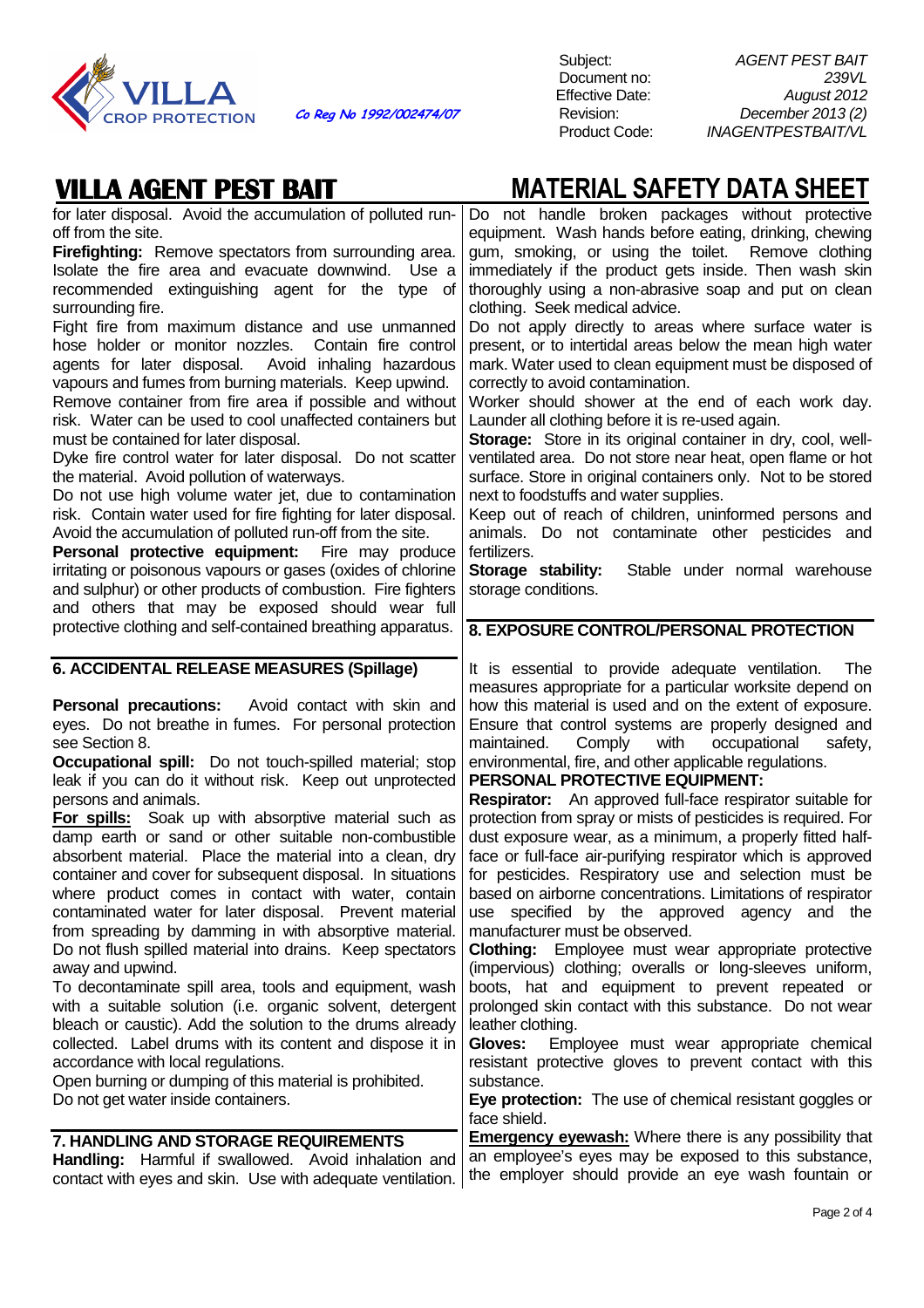

| <b>VILLA AGENT PEST BAIT</b>                                                                              |                                                              | <b>MATERIAL SAFETY DATA SHEET</b>                                                                                   |
|-----------------------------------------------------------------------------------------------------------|--------------------------------------------------------------|---------------------------------------------------------------------------------------------------------------------|
| appropriate alternative within the immediate work area for                                                | Fish: Highly toxic to fish                                   |                                                                                                                     |
| emergency use.                                                                                            | LC <sub>50</sub> (96 hours): Bluegill sunfish                | 1.70 mg/ $\ell$ (tech.)                                                                                             |
|                                                                                                           |                                                              | Rainbow trout<br>0.16 mg/ $\ell$ (tech.)                                                                            |
| 9. PHYSICAL AND CHEMICAL PROPERTIES                                                                       | Daphnia: Highly toxic to fish                                |                                                                                                                     |
| Appearance: Brown homogeneous gel                                                                         | $LC_{50}$ (48 h):                                            | 1.14 mg/ $\ell$ (tech.)                                                                                             |
| Phase: Bait gel                                                                                           | Bees: Medium toxicity to bees<br>$LD_{50}$ (oral & contact): | $0.03$ mg/bee (tech.)                                                                                               |
| Odour: Sweet odour                                                                                        |                                                              |                                                                                                                     |
| <b>Bulk Density:</b> 1,10 g/cm <sup>3</sup> (20 $^{\circ}$ C) ca.                                         |                                                              |                                                                                                                     |
| Flash point: Not applicable                                                                               | <b>13. DISPOSAL CONSIDERATION</b>                            |                                                                                                                     |
| Water Solubility: Partly Soluble                                                                          |                                                              |                                                                                                                     |
| Flammability: Non flammable                                                                               |                                                              | Pesticide disposal: Open dumping or burning of this                                                                 |
| pH: 6.5 to 7.5                                                                                            |                                                              | pesticide is prohibited. Waste resulting from the use of this                                                       |
|                                                                                                           |                                                              | product cannot be reused or reprocessed. Never pour                                                                 |
| <b>10. STABILITY AND REACTIVITY</b>                                                                       |                                                              | untreated waste or surplus products into public sewers or                                                           |
|                                                                                                           |                                                              | where there is any danger of run-off or seepage into water<br>systems. Do not contaminate rivers, dams or any other |
| <b>Stability:</b> Stable under normal storage conditions.                                                 | water sources with the product or used containers.           |                                                                                                                     |
| <b>Conditions to avoid:</b> Avoid extreme heat and direct                                                 |                                                              | Comply with local legislation applying to waste disposal.                                                           |
| sunlight.                                                                                                 |                                                              | Container disposal: Emptied containers retain vapour                                                                |
| Hazardous decomposition: Toxic gases/vapour.                                                              |                                                              | and product residues. Observe all labelled safeguards                                                               |
| Hazard Polymerization: Will not occur                                                                     | until container is destroyed.                                |                                                                                                                     |
|                                                                                                           |                                                              | TRIPLE RINSE empty containers in the following manner:                                                              |
| <b>11. TOXICOLOGICAL INFORMATION</b>                                                                      |                                                              | Invert the empty container over the spray or mixing tank                                                            |
|                                                                                                           |                                                              | and allow draining for at least 30 seconds after the flow                                                           |
| Formulation (calculated):                                                                                 |                                                              | has slowed down to a drip. Thereafter rinse the container                                                           |
| Acute oral LD <sub>50</sub> : >5000 mg/kg                                                                 |                                                              | three times with a volume of water equal to a minimum of                                                            |
| Acute dermal $LD_{50}$ : > 2000 mg/kg                                                                     |                                                              | 10 % of that of the container. Add the rinsing to the                                                               |
| Acute skin irritation: Slightly skin irritant                                                             |                                                              | contents of the spray tank before destroying the container                                                          |
| Acute eye irritation: Slightly eye irritant                                                               | in the prescribed manner.                                    |                                                                                                                     |
| Sensitization: No skin sensitization (guinea pigs)                                                        |                                                              | Do not re-use the empty container for any other purpose                                                             |
| ADI:<br>(EPA) RfD 0.01 mg/kg b.w. [1998]                                                                  |                                                              | but destroy it by perforation and flattening and bury in an                                                         |
|                                                                                                           |                                                              | approved dumpsite. Prevent contamination of food,                                                                   |
| <b>12. ECOLOGICAL INFORMATION</b>                                                                         | feedstuffs, drinking water and eating utensils.              |                                                                                                                     |
|                                                                                                           |                                                              | Comply with local legislation applying to waste disposal.                                                           |
| In animals: In rats, following oral administration, rapidly                                               |                                                              |                                                                                                                     |
| eliminated in the faeces and urine. No residues were                                                      | <b>14. TRANSPORT INFORMATION</b>                             |                                                                                                                     |
| detectable in the milk or tissues of goats (0.2 mg/kg in the                                              |                                                              |                                                                                                                     |
| daily diet for 8 days). No residues were found in the milk or                                             | <b>UN No.:</b>                                               | 3082                                                                                                                |
| tissues of cows (0.05 mg/kg for 21 consecutive days).                                                     | <b>Road Transport ADR/IRD:</b>                               |                                                                                                                     |
| In plants: Residues in grass 4 months after treatment were                                                | Class:                                                       | NR.                                                                                                                 |
| <0.01 ppm. Negligible residues were found in radishes,                                                    | Packing group:                                               | <b>NR</b>                                                                                                           |
| barley, and French beans planted 3 months after                                                           | Shipping name:                                               | Environmentally<br>Hazardous                                                                                        |
| treatment of the soil.                                                                                    |                                                              | N.O.S.<br>Substance<br>Liquid,                                                                                      |
| In the soil: Rapidly degraded in sunlight by photolysis                                                   |                                                              | (HYDRAMETHYLNON 2.15 %                                                                                              |
| $(DT_{50}$ <1 h). $DT_{50}$ in sandy loam c. 7 d; $DT_{50}$ when                                          |                                                              | bait gel)                                                                                                           |
| incorporated in sandy loam c. 28 d. Formulated bait                                                       | <b>Maritime Transport IMDG/IMO:</b>                          |                                                                                                                     |
| decomposes rapidly in daylight. Not mobile and does not                                                   | Class:                                                       | NR                                                                                                                  |
| leach. Low bioaccumulation potential.                                                                     | Packing group:                                               | <b>NR</b>                                                                                                           |
| <b>ECOTOXICOLOGY:</b>                                                                                     | Shipping name:                                               | Environmentally<br>Hazardous                                                                                        |
| <b>Birds: Low toxicity to birds</b>                                                                       |                                                              | N.O.S.<br>Substance<br>Liquid,                                                                                      |
| LD <sub>50</sub> : Bobwhite quail<br>1828mg/kg (tech.)<br>$LD_{50}$ : Mallard ducks<br>2510 mg/kg (tech.) |                                                              | (HYDRAMETHYLNON 2.15 %<br>bait gel)                                                                                 |